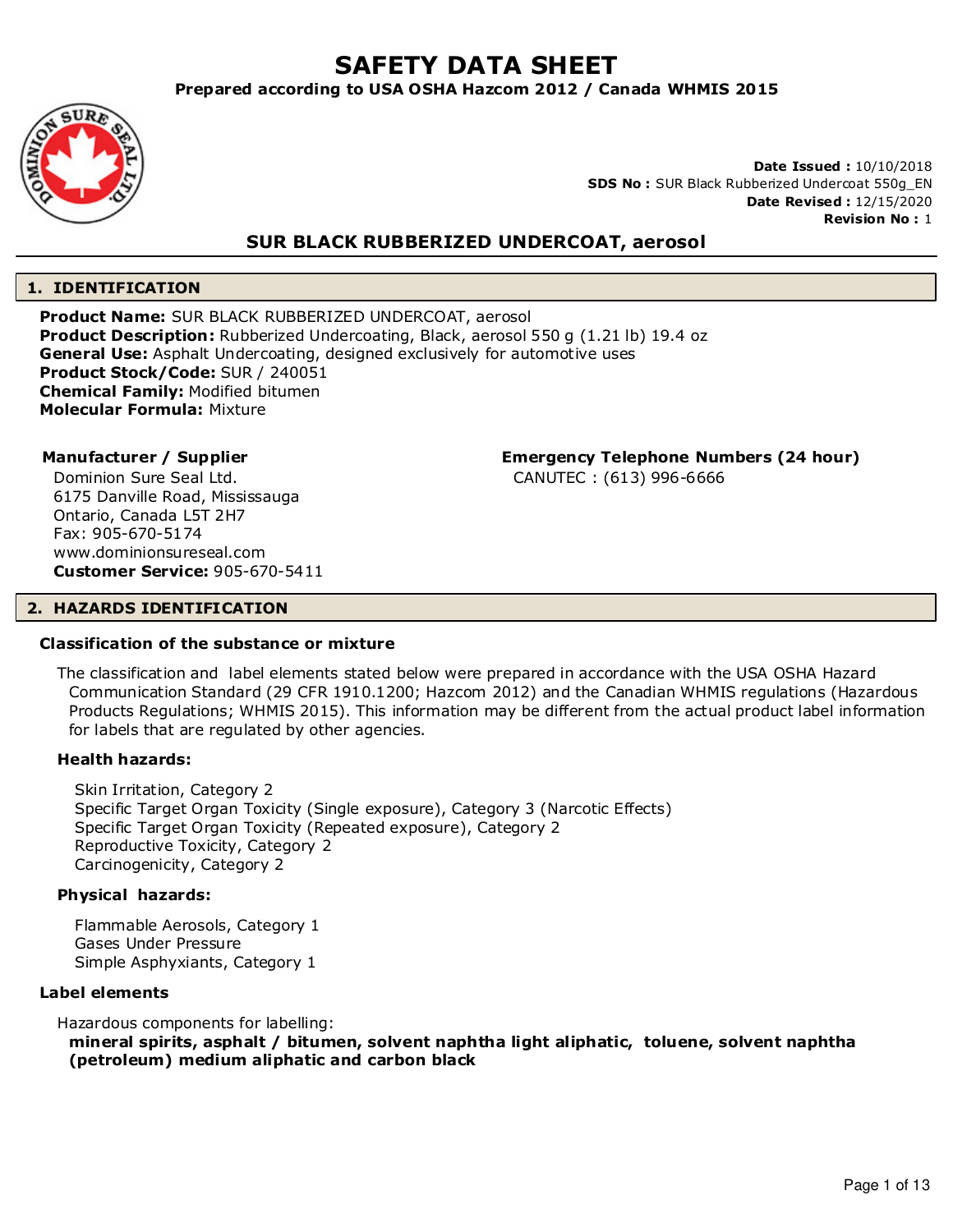

# **Signal Word:** DANGER

# **Hazard statement(s)**

H222: Extremely flammable aerosol.

H280: Contains gas under pressure; may explode if heated.

H315: Causes skin irritation.

H336: May cause drowsiness or dizziness.

H373: May cause damage to central nervous system, kidneys and liver through prolonged or repeated exposure.

H361: Suspected of damaging the unborn child.

H351: Suspected of causing cancer.

H600: May displace oxygen and cause rapid suffocation.

# **Precautionary statement(s)**

# **Prevention:**

P201: Obtain special instructions before use.

P202: Do not handle until all safety precautions have been read and understood.

P210: Keep away from heat, hot surfaces, sparks, open flames and other ignition sources. No smoking.

P211: Do not spray on an open flame or other ignition source.

P251: Do not pierce or burn, even after use.

P264: Wash hands thoroughly after handling.

P260: Do not breathe mist, vapours or spray.

P271: Use only outdoors or in a well-ventilated area.

P280: Wear protective gloves and eye protection.

#### **Response:**

P308+P313: IF exposed or concerned: Get medical advice/ attention.

P302+P350: IF ON SKIN: Gently wash with plenty of soap and water.

P332+P313: If skin irritation occurs: Get medical advice/attention.

P362+P364: Take off contaminated clothing and wash it before reuse.

P304+P340: IF INHALED: Remove person to fresh air and keep comfortable for breathing.

P312: Call a POISON CENTER or doctor/physician if you feel unwell.

#### **Storage:**

P410+P412: Protect from sunlight. Do not expose to temperatures exceeding 50 °C/122 °F. P403+P233: Store in a well-ventilated place. Keep container tightly closed. P405: Store locked up.

#### **Disposal:**

P501: Dispose of contents/container in accordance with applicable local, regional and/or national regulations.

**Hazards Not Otherwise Classified:** No data available.

#### **Emergency Overview**

**Immediate concerns:** Extremely flammable aerosol. Harmful if inhaled. Possible risk of harm to the unborn child. Suspected of causing cancer. Irritating to skin. Vapours may cause drowsiness and dizziness. Vapor reduces oxygen availability for breathing.

**Comments:** See sections 9 and 10 for more detailed information on physicochemical effects.

See section 11 for more detailed information on health effects.

See sections 12 for more detailed information on environmental effects.

The actual container label may not include the above label elements. The labeling shown above applies to products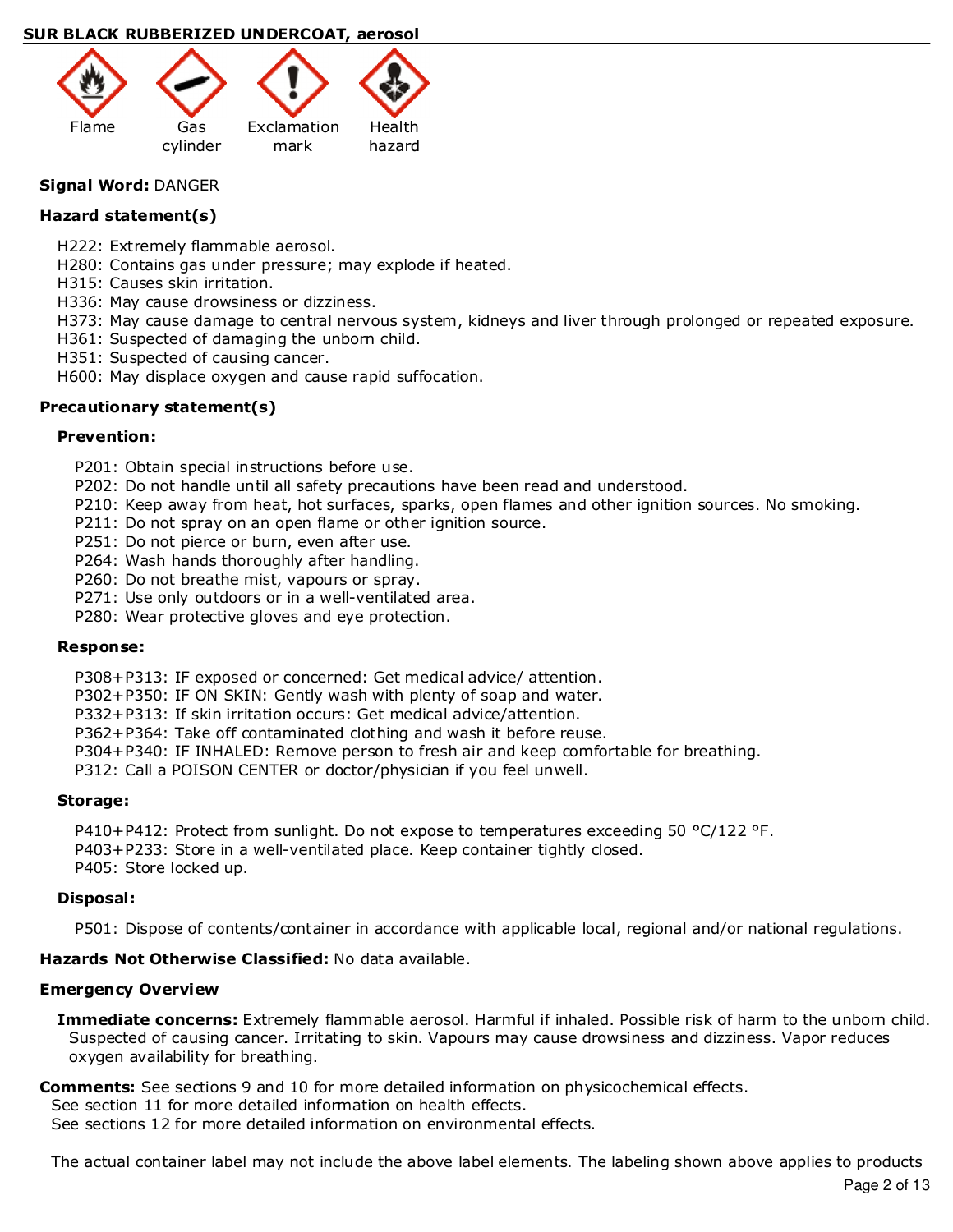used solely for industrial / professional use.

Consumer products should be labeled in accordance with the Canadian Consumer Chemicals and Containers Regulations and US Consumer Product Safety Commission regulations. Consumer product labeling takes precedence over Canadian WHMIS 2015 and OSHA Hazcom 2012 Hazard Communication labeling.

# **3. COMPOSITION / INFORMATION ON INGREDIENTS**

| <b>Chemical Name</b>                         | <b>Wt.%</b>  | <b>CAS number</b> |
|----------------------------------------------|--------------|-------------------|
| mineral spirits                              | $22 - 25$    | $8052 - 41 - 3$   |
| kaolin (hydrated aluminium silicate)         | $12 - 16$    | 1332-58-7         |
| asphalt / bitumen                            | $12 - 16$    | $8052 - 42 - 4$   |
| solvent naphtha light aliphatic              | $9.5 - 11.5$ | 64742-89-8        |
| isobutane                                    | $8 - 9$      | $75 - 28 - 5$     |
| propane                                      | $8 - 9$      | 74-98-6           |
| toluene                                      | $8 - 9$      | 108-88-3          |
| solvent naphtha (petroleum) medium aliphatic | $5 - 6$      | 64742-88-7        |
| methanol                                     | $0.4 - 0.6$  | $67 - 56 - 1$     |
| carbon black                                 | $0.1 - 0.5$  | 1333-86-4         |

**Comments:** There are no additional ingredients present which, within the current knowledge of the supplier, are classified and contribute to the classification of the product and hence require reporting in this section.

# **4. FIRST AID MEASURES**

- **Eye Contact:** In case of contact, immediately flush eyes, keeping eyelids open, with plenty of water for at least 15 minutes. Get medical attention, if irritation persists.
- **Skin Contact:** Wash with soap and water. Get medical attention if irritation develops or persists. Remove contaminated clothing and wash before reuse.
- **Ingestion:** If swallowed, do NOT induce vomiting. Give victim a glass of water or milk. Call a physician or poison control center immediately. Never give anything by mouth to an unconscious person.
- **Inhalation:** If affected by inhalation of spray mist, move to fresh air. Get medical attention if symptoms persist.

# **Signs and Symptoms of Overexposure**

- **Eye Contact:** Mildly irritating to the eyes. Symptoms may include tearing, reddening and swelling accompanied by a stinging sensation and/or a feeling like that of fine dust in the eyes.
- **Skin Contact:** Contact causes skin irritation. Prolonged or repeated contact can result in defatting and drying of the skin which may result in skin irritation and dermatitis (rash).
- **Ingestion:** Substance may be harmful if swallowed. May cause irritation. Symptoms of ingestion may include abdominal pain, nausea, vomiting and diarrhea.
- **Inhalation:** High gas, vapor, mist or dust concentrations may be harmful if inhaled. May cause headaches and dizziness. High vapor concentrations may cause drowsiness. High vapor concentrations can displace oxygen in enclosed spaces and cause asphyxiation.
- **Notes to Physician:** Treatment of overexposure should be directed at the control of symptoms and the clinical condition of the patient.

#### **Additional Information:** No data available.

#### **5. FIRE FIGHTING MEASURES**

**Flammable Properties:** Extemely flammable aerosol. Can readily form explosive mixtures at or above the flash point. Product can be ignited by static discharge.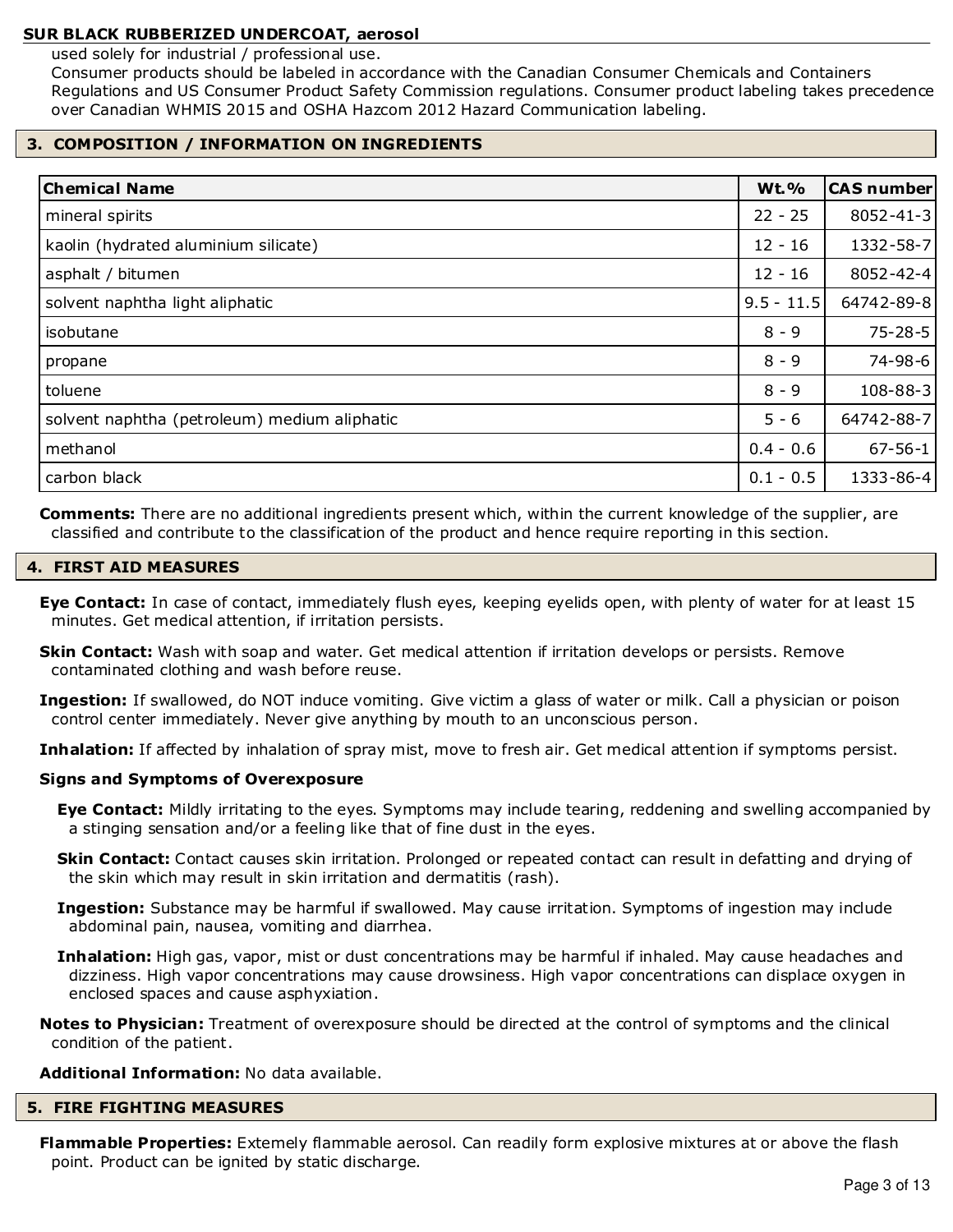**Extinguishing Media:** Use alcohol foam, carbon dioxide, or water spray when fighting fires involving this material.

**Hazardous Combustion Products:** During a fire, irritating and highly toxic gases may be generated by thermal decomposition or combustion.

**Fire Fighting Procedures:** Containers can build up pressure if exposed to heat (fire).

**Fire Fighting Equipment:** As in any fire, wear self-contained breathing apparatus pressure-demand, (MSHA/NIOSH approved or equivalent) and full protective gear.

**Sensitivity to Static Discharge:** Product is sensitive to static discharge.

**Sensitivity to Mechanical Impact:** Product is sensitive to mechanical impact. Do not puncture container. Contents under pressure. Do not expose to heat or store above 120°F (49°C).

#### **6. ACCIDENTAL RELEASE MEASURES**

**Small Spill:** Eliminate all ignition sources. Contain spilled liquid with sand or earth. DO NOT use combustible materials such as sawdust. Sweep up material being careful not to raise dust. Place in an appropriate disposal container and seal tightly.

#### **Environmental Precautions**

**Water Spill:** Do not flush to sewer.

**Land Spill:** Avoid runoff into storm sewers and ditches which lead to waterways.

**Special Protective Equipment:** Clean up spills immediately, observing precautions in Protective Equipment section 8.

#### **7. HANDLING AND STORAGE**

**General Procedures:** Comply with all national, state, and local codes pertaining to the storage, handling, dispensing, and disposal of flammable liquids.

**Handling:** Contents under pressure. Do not expose to heat or store above 120°F (49°C). Use only in a well ventilated area. Do not use in the presence of open flame or spark. Do not puncture container. Do not breath vapors or spray mist. Avoid contact with eyes. Avoid prolonged or repeated contact with skin. Wash thoroughly after handling.

**Storage:** Keep away from heat and flame. Store in a cool dry place. Container may explode if heated. Do not incinerate.

#### **8. EXPOSURE CONTROLS / PERSONAL PROTECTION**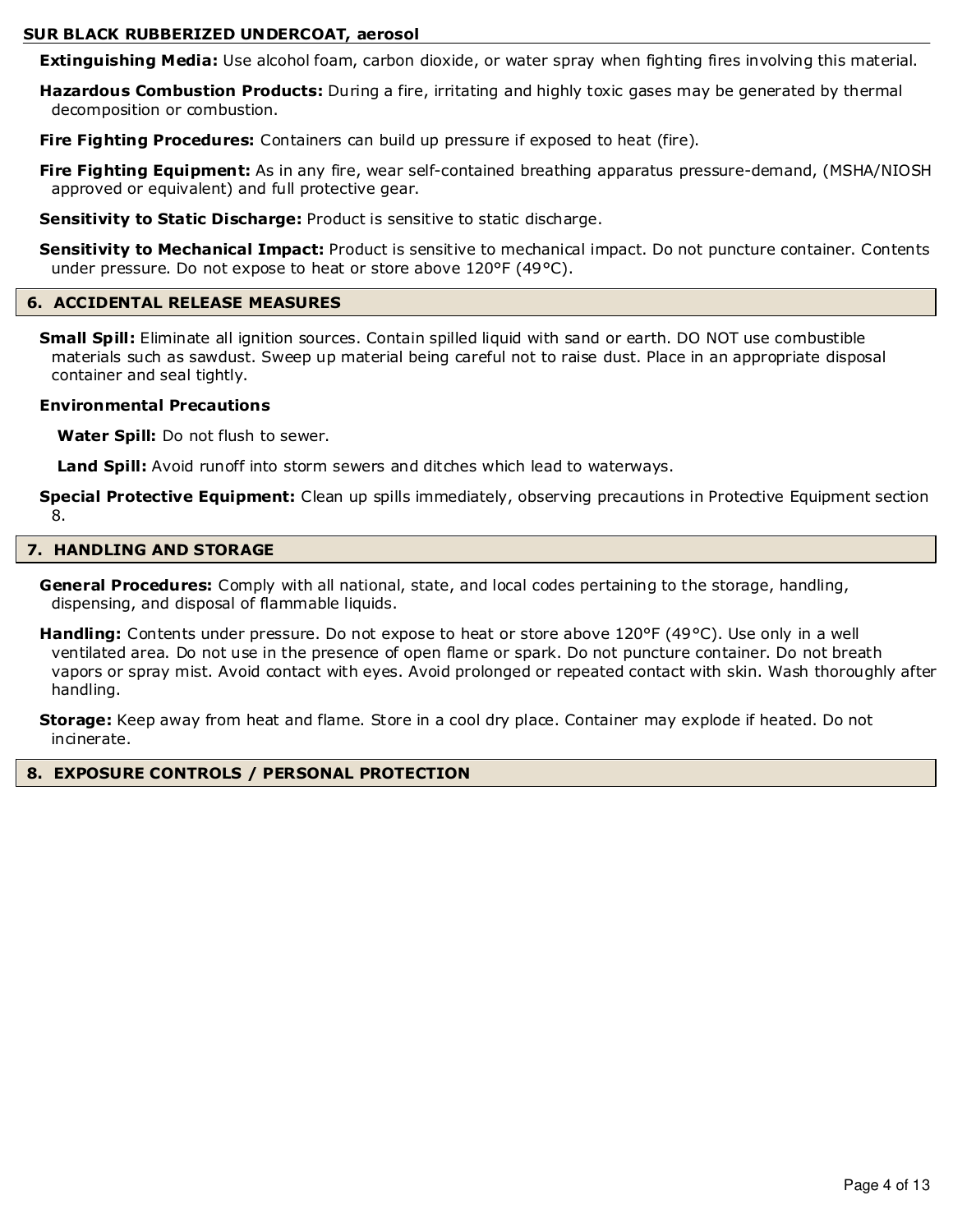| <b>OSHA / WHMIS 2015 HAZARDOUS COMPONENTS</b> |                                     |             |                                               |                            |
|-----------------------------------------------|-------------------------------------|-------------|-----------------------------------------------|----------------------------|
|                                               | <b>Occupational Exposure Limits</b> |             |                                               |                            |
| <b>Chemical Name</b>                          | <b>Type</b>                         |             | ppm                                           | mg/m <sup>3</sup>          |
|                                               | <b>OSHA PEL</b>                     | <b>TWA</b>  | 500                                           | 2900                       |
| mineral spirits                               | <b>ACGIH TLV</b>                    | <b>TWA</b>  | 100                                           | 572                        |
|                                               |                                     | <b>TWA</b>  | $[1]$                                         | $15^{[1]}$                 |
|                                               | <b>OSHA PEL</b>                     | <b>TWA</b>  | $[2]$                                         | $5^{[2]}$                  |
| kaolin (hydrated aluminium silicate)          | <b>ACGIH TLV</b>                    | <b>TWA</b>  | $[2]$                                         | $2^{[2]}$                  |
|                                               |                                     | <b>TWA</b>  | $[1]$                                         | $10^{[1]}$                 |
|                                               | <b>NIOSH REL</b>                    | <b>TWA</b>  | $[2]$                                         | $5^{[2]}$                  |
|                                               | <b>ACGIH TLV</b>                    | <b>TWA</b>  | $ -$                                          | 0.5                        |
| asphalt / bitumen                             | <b>NIOSH REL</b>                    | <b>STEL</b> | $-- [3]$                                      | $5^{[3]}$                  |
|                                               |                                     | <b>TWA</b>  | $ -$                                          | 350                        |
| solvent naphtha light aliphatic               | <b>NIOSH REL</b>                    | <b>STEL</b> | $\mathord{\hspace{1pt}\text{--}\hspace{1pt}}$ | 1800                       |
|                                               | <b>ACGIH TLV</b>                    | <b>STEL</b> | 1000                                          | $- -$                      |
| isobutane                                     | <b>NIOSH REL</b>                    | <b>TWA</b>  | 800                                           | 1900                       |
|                                               | <b>OSHA PEL</b>                     | <b>TWA</b>  | 1000                                          | 1800                       |
| propane                                       | <b>ACGIH TLV</b>                    | <b>TWA</b>  | 1000                                          | $\overline{\phantom{m}}$ . |
|                                               | <b>NIOSH REL</b>                    | <b>TWA</b>  | 1000                                          | 1800                       |
|                                               |                                     | <b>TWA</b>  | 200                                           | $- -$                      |
|                                               | <b>OSHA PEL</b>                     | <b>STEL</b> | 300                                           | $- -$                      |
| toluene                                       | <b>ACGIH TLV</b>                    | <b>TWA</b>  | 20                                            | 75                         |
|                                               |                                     | <b>TWA</b>  | 100                                           | 375                        |
|                                               | <b>NIOSH REL</b>                    | <b>STEL</b> | 150                                           | 560                        |
|                                               | <b>OSHA PEL</b>                     | <b>TWA</b>  | 500                                           | 2900                       |
|                                               | <b>ACGIH TLV</b>                    | <b>TWA</b>  | 100                                           | 525                        |
| solvent naphtha (petroleum) medium aliphatic  |                                     | <b>TWA</b>  | $ -$                                          | 350                        |
|                                               | <b>NIOSH REL</b>                    | <b>STEL</b> | $- -$                                         | 1800                       |
|                                               | <b>OSHA PEL</b>                     | <b>TWA</b>  | $- -$                                         | 3.5                        |
| carbon black                                  | <b>ACGIH TLV</b>                    | <b>TWA</b>  | $-- [4]$                                      | $3.5^{[4]}$                |
|                                               | <b>NIOSH REL</b>                    | <b>TWA</b>  | $- -$                                         | 3.5                        |
| <b>Footnotes:</b>                             |                                     |             |                                               |                            |

- **1**. Dust total fraction.
- **2**. Dust respirable fraction.
- **3**. Ceiling limit value (15 min ).
- **4**. Inhalable particulate matter.

**Engineering Controls:** Use general or local exhaust ventilation to maintain air concentrations below recommended exposure limits.

# **Personal Protective Equipment**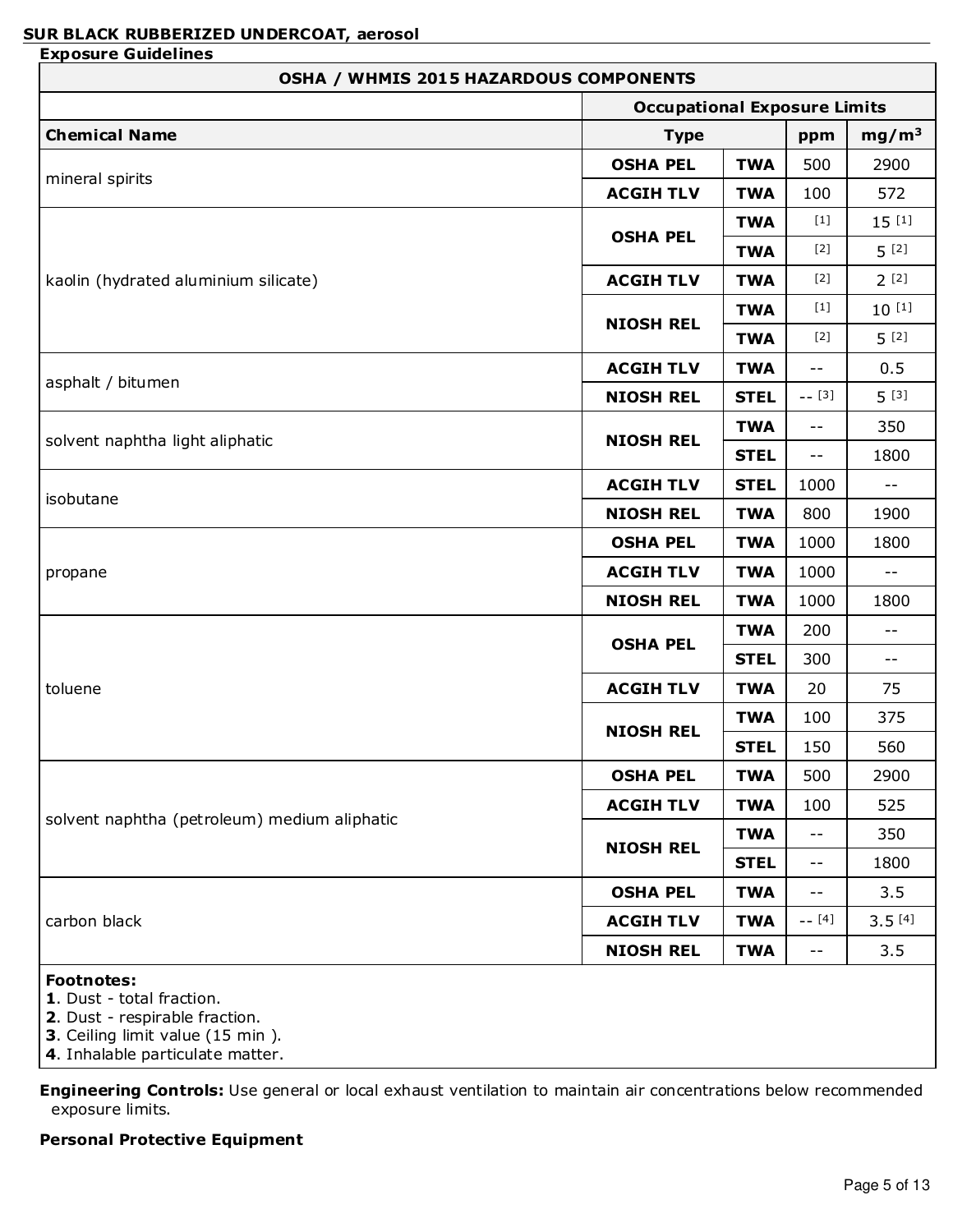**Eyes and Face:** Wear safety glasses with side shields (or goggles).

**Skin Contact:** Wear chemical resistant gloves.

**Respiratory:** NIOSH/MSHA approved air purifying respirator with an organic vapor cartridge or canister may be permissible under certain circumstances where airborne concentrations are expected to exceed exposure limits.

**Protective Clothing:** Not applicable for aerosol containers.

**Work Hygienic Practices:** Use good personal hygiene practices. Wash hands before eating, drinking, smoking, or using toilet facilities. Promptly remove soiled clothing/wash thoroughly before reuse.

# **9. PHYSICAL AND CHEMICAL PROPERTIES**

| <b>Physical State</b>                                  | : Liquid, without aerosol propellants                                           |  |  |
|--------------------------------------------------------|---------------------------------------------------------------------------------|--|--|
| <b>Odor</b>                                            | : Asphalt                                                                       |  |  |
| <b>Odor Threshold</b>                                  | : No data available.                                                            |  |  |
| <b>Appearance</b>                                      | : Aerosol                                                                       |  |  |
| Color                                                  | : Black                                                                         |  |  |
| pH                                                     | : Not Applicable                                                                |  |  |
| % Volatiles                                            | : 65 to 66% w/w                                                                 |  |  |
| <b>Flash Point and Method</b>                          | : 4°C Setaflash Closed Cup, toluene [lowest known value of aerosol concentrate] |  |  |
| <b>Flammable Limits</b>                                | $: 1.2 \text{ to } 7.1$                                                         |  |  |
| Notes: Based on data for toluene                       |                                                                                 |  |  |
| <b>Autoignition Temperature : 480°C</b>                |                                                                                 |  |  |
|                                                        | Notes: Based on data for toluene [lowest known value of aerosol concentrate]    |  |  |
| <b>Vapor Pressure</b>                                  | : 44 - 48 psig at 20°C                                                          |  |  |
| <b>Vapor Density</b>                                   | $:$ > 1 (air = 1)                                                               |  |  |
| <b>Boiling Point</b>                                   | : 110°C (toluene) [lowest known value of aerosol concentrate]                   |  |  |
| <b>Freezing Point</b>                                  | : No data available.                                                            |  |  |
| <b>Melting Point</b>                                   | : No data available.                                                            |  |  |
| <b>Solubility in Water</b>                             | : Practically insoluble                                                         |  |  |
| <b>Evaporation Rate</b><br>$(n$ -butyl acetate = 1)    | : > 1                                                                           |  |  |
| Density                                                | : $0.96 \pm 0.01$ g/ml at 20°C                                                  |  |  |
| Notes: An estimate for the aerosol concentrate density |                                                                                 |  |  |
| <b>Viscosity</b>                                       | $\div$ 100 cps (Aerosol concentrate) at 25°C (77°F)                             |  |  |
| <b>VOC Content</b>                                     | $: 65 - 66\%$ w/w                                                               |  |  |
| <b>Oxidizing Properties</b>                            | : None                                                                          |  |  |
| Comments:                                              |                                                                                 |  |  |

# **Flammability Statement:**

**The flammability of an aerosol is determined by its flame extension and/or flashback.**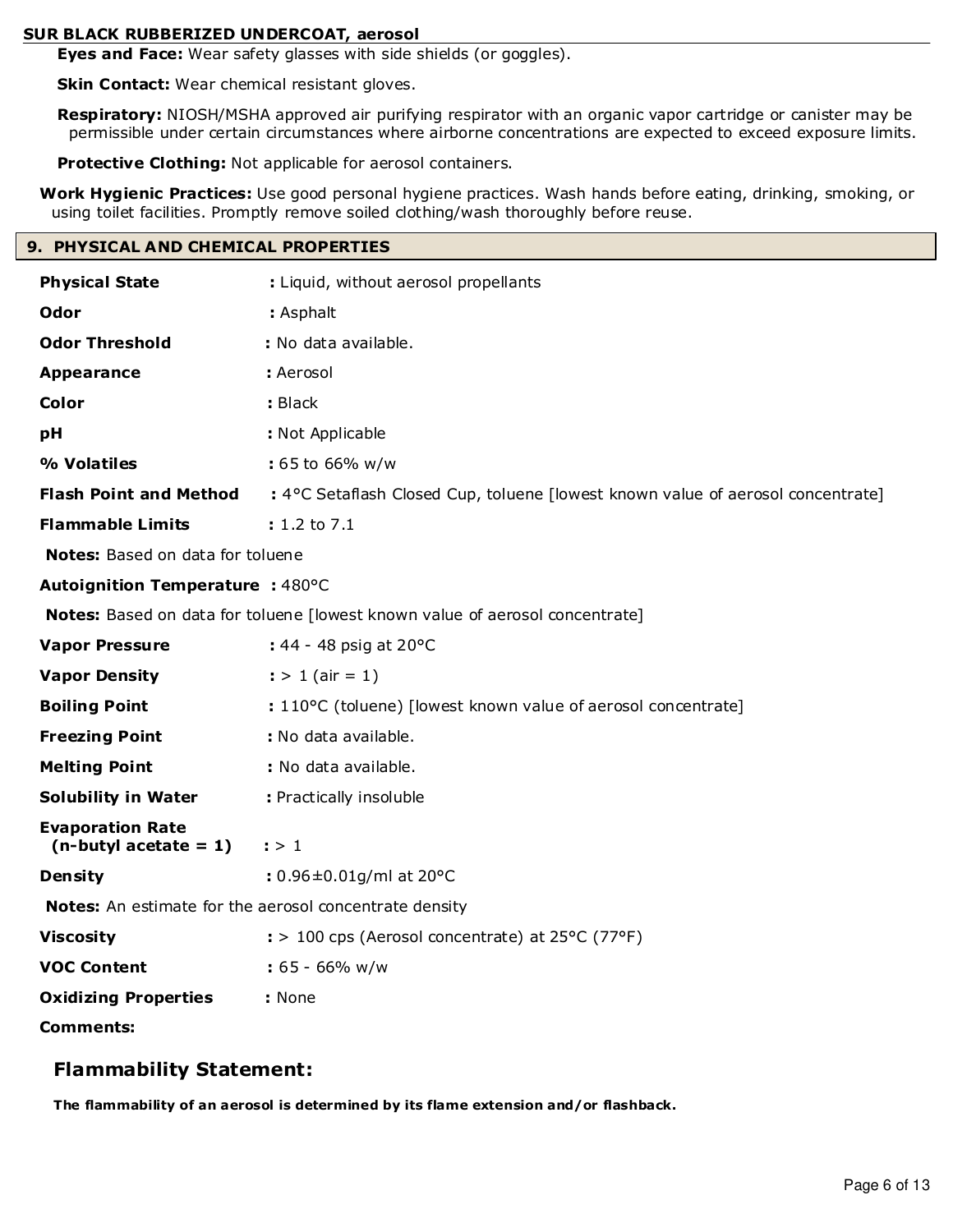| Flammability:                                          | Yes                      |
|--------------------------------------------------------|--------------------------|
| <b>Aerosol Flame Projection:</b>                       | $> 15$ cm but $< 100$ cm |
| Flashback:                                             | No data available        |
| <b>Calculated Aerosol Chemical Heat of Combustion,</b> | 29.0 to 31.0             |
| kJ/g                                                   |                          |

# **VOC Compliance Statement**

| <b>Total Volatiles:</b><br><b>VOC Content:</b>                                                                                              | 65 - 66% w/w (< 560 g/l)<br>65 - 66% w/w (< 560 q/l)                                                                                            |  |
|---------------------------------------------------------------------------------------------------------------------------------------------|-------------------------------------------------------------------------------------------------------------------------------------------------|--|
| <b>VOC Regulation:</b>                                                                                                                      | USA National VOC Emission Standards for Aerosol Coatings                                                                                        |  |
| <b>Coating Category:</b>                                                                                                                    | - 40CFR PART 59 SUBPART E<br>Non-Flat Coating                                                                                                   |  |
| <b>VOC Content:</b>                                                                                                                         | Product-Weighted Reactivity (PWR): 1.29 to 1.31 g $O_3/q$ product                                                                               |  |
| USA compliant.                                                                                                                              | The VOC content meets the 1.40 PWR category limit for Non-Flat Coatings.                                                                        |  |
| <b>VOC Regulation:</b>                                                                                                                      | Consumer Product Regulations - various USA<br>[California – Regulation for Reducing Emissions from<br>Consumer Products - Title 17, California] |  |
| <b>Product Category:</b>                                                                                                                    | Undercoating, Aerosol                                                                                                                           |  |
| The VOC content does not meet the 40% w/w VOC limit for Aerosol Undercoatings<br>Not for sale in CA, UT, CO, IL, IN, MI, OH and OTC states. |                                                                                                                                                 |  |

#### **10. STABILITY AND REACTIVITY**

**Reactive Hazard :** No

**Hazardous Polymerization:** Not expected to occur.

**Stability:** Stable.

**Conditions to Avoid:** Keep away from flames and any object that sparks. Container may expode if heated.

**Possibility of Hazardous Reactions:** No data available.

**Hazardous Decomposition Products:** Carbon Monoxide and other toxic vapors.

**Incompatible Materials:** Oxidizing materials.

# **11. TOXICOLOGICAL INFORMATION**

**Acute Toxicity**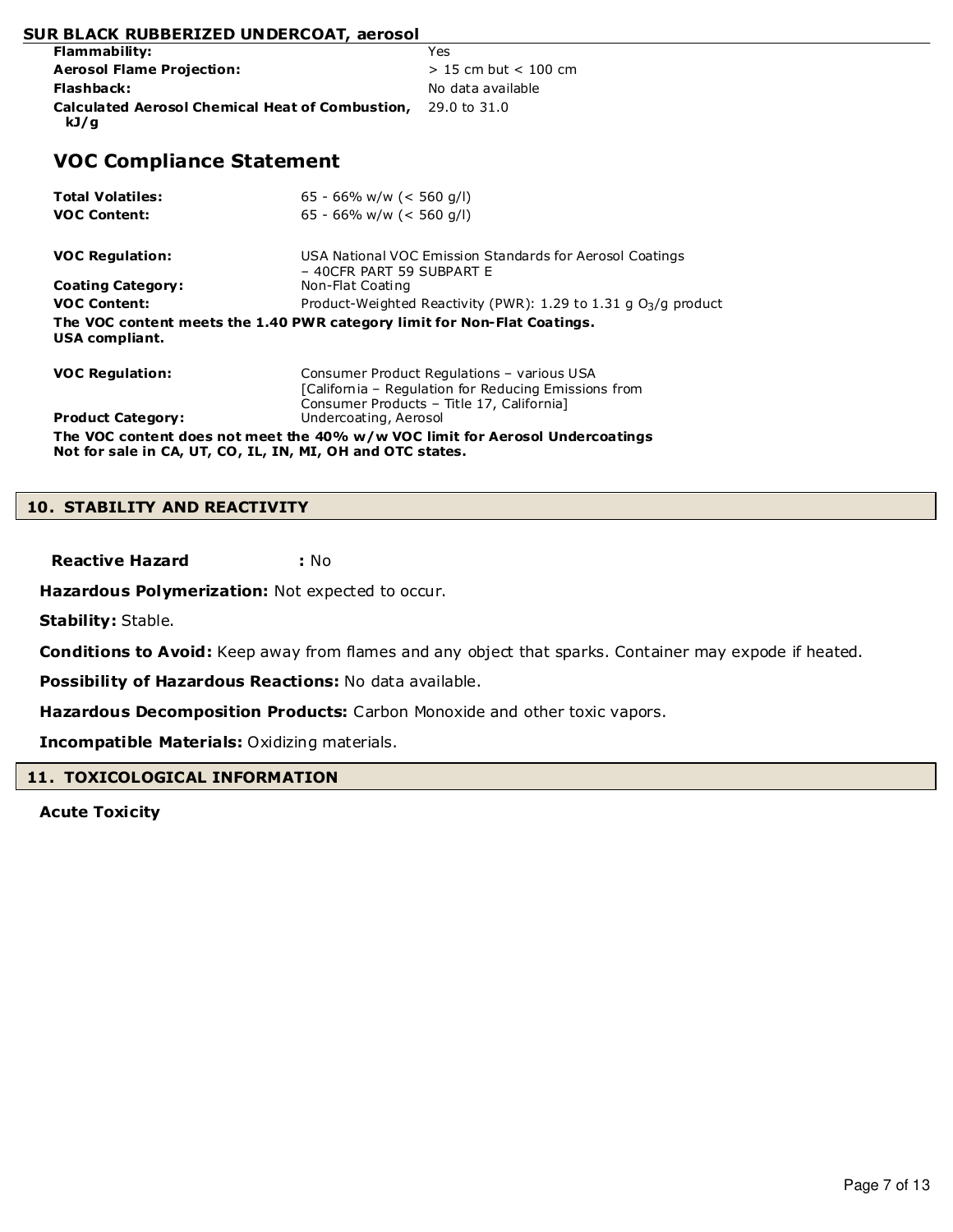| <b>Chemical Name</b>                            | Oral LD <sub>50</sub><br>mg/kg(rat)      | Dermal LD <sub>50</sub><br>mg/kg(rabbit) | Inhalation LC <sub>50</sub> mg/l                                |
|-------------------------------------------------|------------------------------------------|------------------------------------------|-----------------------------------------------------------------|
| mineral spirits                                 | > 5000                                   | > 3000                                   | 8.5(rat;8h)<br>$>5.5$ (rat;4h)                                  |
| asphalt / bitumen                               | > 5000                                   | > 2000                                   | > 0.0944<br>$(rat;4\frac{1}{2}h)$                               |
| solvent naphtha light aliphatic                 | > 2000                                   | > 3000                                   | >23(rat;4h)<br>>33; < 42(rat; 4h)                               |
| isobutane                                       | Not Applicable                           | Not Applicable                           | 658(rat;4h)<br>570,000 ppm (rat;15m)<br>680(mouse;2h)           |
| propane                                         | Not Applicable                           | Not Applicable                           | >800,000 ppm<br>(rat, 15m)<br>$[>1443$ mg/L]                    |
| toluene                                         | 7000<br>6400<br>5500                     | 12,270                                   | 49.0(rat;4h)<br>30.0(mouse; 2h)<br>19.9(mouse; 7h)              |
| solvent naphtha (petroleum)<br>medium aliphatic | >5000<br>$>25$ ml/kg                     | > 3000                                   | >5.5(rat;4h)<br>>12.2(rat;4h)<br>>710ppm(rat;4h)<br>[no deaths] |
| methanol                                        | $6200$ (rat)<br>5630(rat)<br>7300(mouse) | 15,800                                   | 83.9(rat;4h)                                                    |
| carbon black                                    | > 15,400                                 | > 3000                                   | Not Applicable                                                  |

**Acute Toxicity - Dermal LD50:** Based on available ingredient data, the classification criteria for Acute Dermal Toxicity are not met for this mixture. The calculated ATE is >2000 mg/kg.

**Acute Toxicity - Oral LD50:** Based on available ingredient data, the classification criteria for Acute Oral Toxicity are not met for this mixture. The calculated ATE is >2000 mg/kg.

**Acute Toxicity - Inhalation LC50:** Based on available ingredient data, the classification criteria for Acute Toxicity - inhalation are not met for this mixture. The calculated ATE is >20 mg/l/4h (vapours) and >5 mg/l/4h (mists).

**Notes:** <5 % of the mixture consists of an ingredient or ingredients of unknown acute toxicity. No additional toxicology information is available for this product itself. (See Component Toxicity Information).

# **Primary Routes of Entry:**

Eye contact. Skin contact. Inhalation.

- **Skin Irritation / Corrosion:** Contains: toluene, mineral spirits and solvent naphtha light aliphatic. Causes skin irritation. The mixture is classified as: Skin Irritant, category 2, based on summation of ingredient data (>10% ingredients classified as skin irritant, category 2). Prolonged or repeated contact can result in defatting and drying of the skin which may result in skin irritation and dermatitis (rash).
- **Eye Irritation / Serious Eye Damage:** Based on available data, the classification criteria for eye irritation are not met for this mixture. Slightly irritating but does not injure eye tissue.
- **Respiratory / Skin Sensitizer:** Based on available data, the classification criteria for skin/respiratory sensitization are not met for this mixture (< 0.1% ingredients classified as a skin sensitizer, category 1 or sub-category 1A and < 1.0% ingredients classified as a skin/respiratory sensitizer, sub-category 1B).
- **Germ Cell Mutagenicity:** Based on available data, the classification criteria for Germ Cell Mutagenicity are not met for this mixture (< 0.1% ingredients classified as Germ Cell Mutagen, category 1A or 1B and < 1.0% ingredients classified as Germ Cell Mutagen, category 2).

# **Carcinogenicity**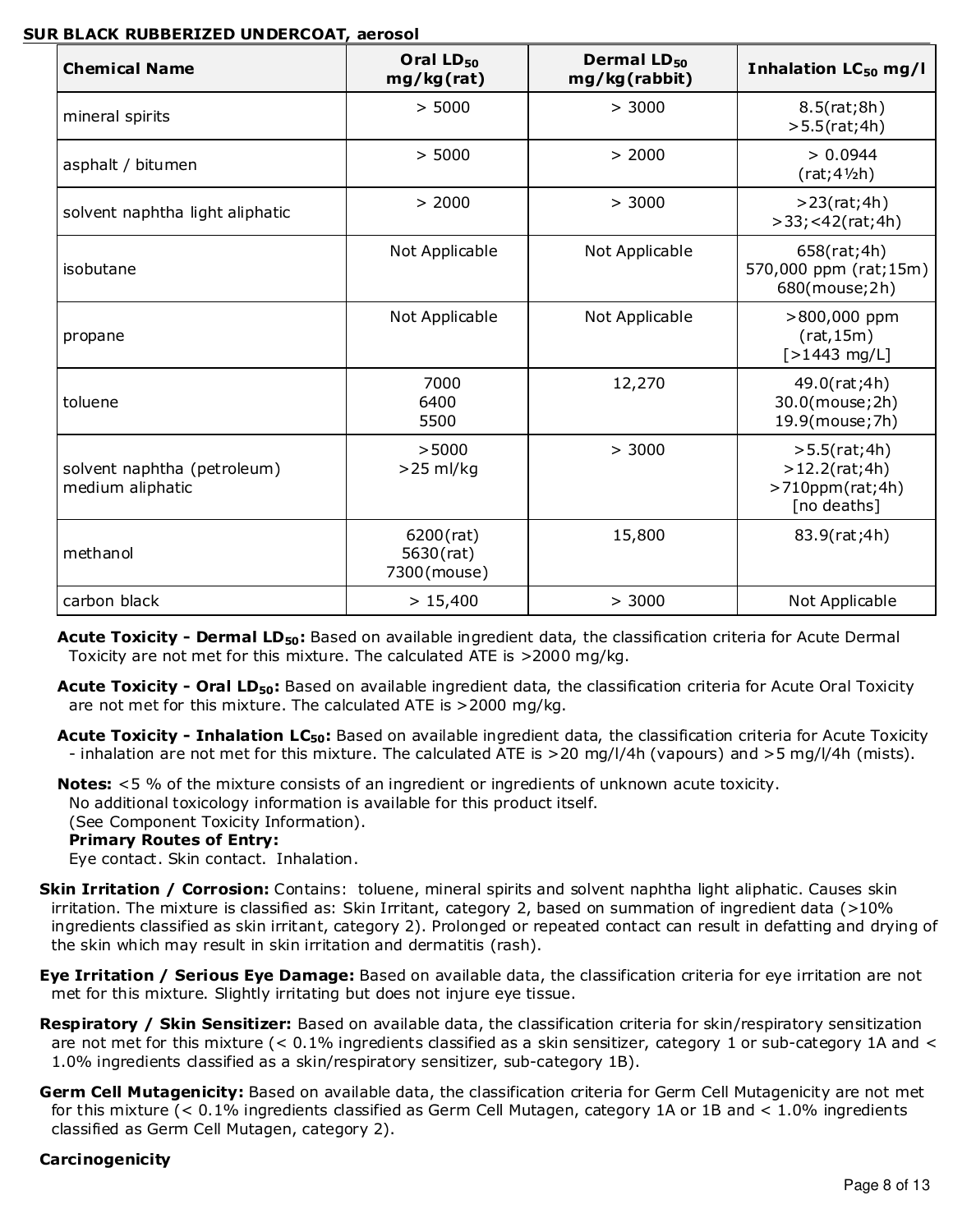| <b>Chemical Name</b>                         | <b>NTP status</b> | <b>IARC status</b> | <b>OSHA status</b> | <b>Other</b>  |
|----------------------------------------------|-------------------|--------------------|--------------------|---------------|
| mineral spirits                              | --                |                    |                    |               |
| kaolin (hydrated aluminium silicate)         |                   |                    |                    | A4<br>(ACGIH) |
| asphalt / bitumen                            |                   | 2B                 |                    | A4<br>(ACGIH) |
| solvent naphtha light aliphatic              | --                |                    |                    |               |
| isobutane                                    | --                |                    |                    |               |
| propane                                      | --                |                    |                    |               |
| toluene                                      | --                | 3                  |                    | A4<br>(ACGIH) |
| solvent naphtha (petroleum) medium aliphatic | --                |                    |                    |               |
| methanol                                     |                   |                    |                    |               |
| carbon black                                 | --                | 2B                 |                    | A3<br>(ACGIH) |

**Notes:** asphalt / bitumen is listed as Group 2B (possibly carcinogenic to humans) by IARC. carbon black is listed as Group 2B (possibly carcinogenic to humans) by IARC. The mixture is classified as: Carcinogenicity, category 2 based on ingredient data using the applicable cut-off/concentration limits ( $\geq 0.1\%$  ingredients classified as a Carcinogen, category 2).

- **Reproductive Toxicity:** The mixture is classified as: Reproductive Toxicity, category 2 based on ingredient data using the applicable cut-off/concentration limits ( $\geq 0.1\%$  ingredients classified as Reproductive Toxicity, category 2). May cause adverse reproductive effects. Possible risk of harm to the unborn child (Toluene).
- **Specific Target Organ Toxicity Single Exposure:** Contains: mineral spirits, solvent naphtha light aliphatic, toluene and solvent naphtha (petroleum) medium aliphatic. The mixture is classified as: Specific Target Organ Toxicity - Single Exposure, category 3, based on summation of ingredient data using the applicable cutoff/concentration limits (≥ 20% summation of all ingredients classified as Specific Target Organ Toxicity - Single Exposure, category 3 [Narcotic Effects]). Can cause central nervous system depression (including unconsciousness). High vapor concentrations may cause drowsiness. May cause headaches and dizziness.
- **Specific Target Organ Toxicity Repeated Exposure:** Contains: mineral spirits and toluene. The mixture is classified as: Specific Target Organ Toxicity - Repeated Exposure, category 2, based on ingredient data using the applicable cut-off/concentration limits (≥ 1.0% ingredients classified as Specific Target Organ Toxicity - Repeated Exposure, category 2). Prolonged inhalation may be harmful. Chronic exposure to organic solvents such as Toluene have been associated with various neurotoxic effects including permanent brain and nervous system damage. Symptoms include: loss of memory, loss of intellectual ability, and loss of coordination. Prolonged or repeated overexposure may cause central nervous system, kidney and liver damage.
- **Aspiration Hazard:** Based on available data, the classification criteria for Aspiration Hazard are not met for this mixture (< 10% ingredients classified as an Aspiration Hazard, category 1 and/or mixture viscosity > 20.5 mm<sup>2</sup>/s at  $40^{\circ}$ C).

# **12. ECOLOGICAL INFORMATION**

**Environmental Data:** No data available.

**Ecotoxicological Information:** No data available.

**Bioaccumulation/Accumulation:** No data available.

**Distribution:** No data available.

**Aquatic Toxicity (Acute):** No data available.

**Chemical Fate Information:** No data available.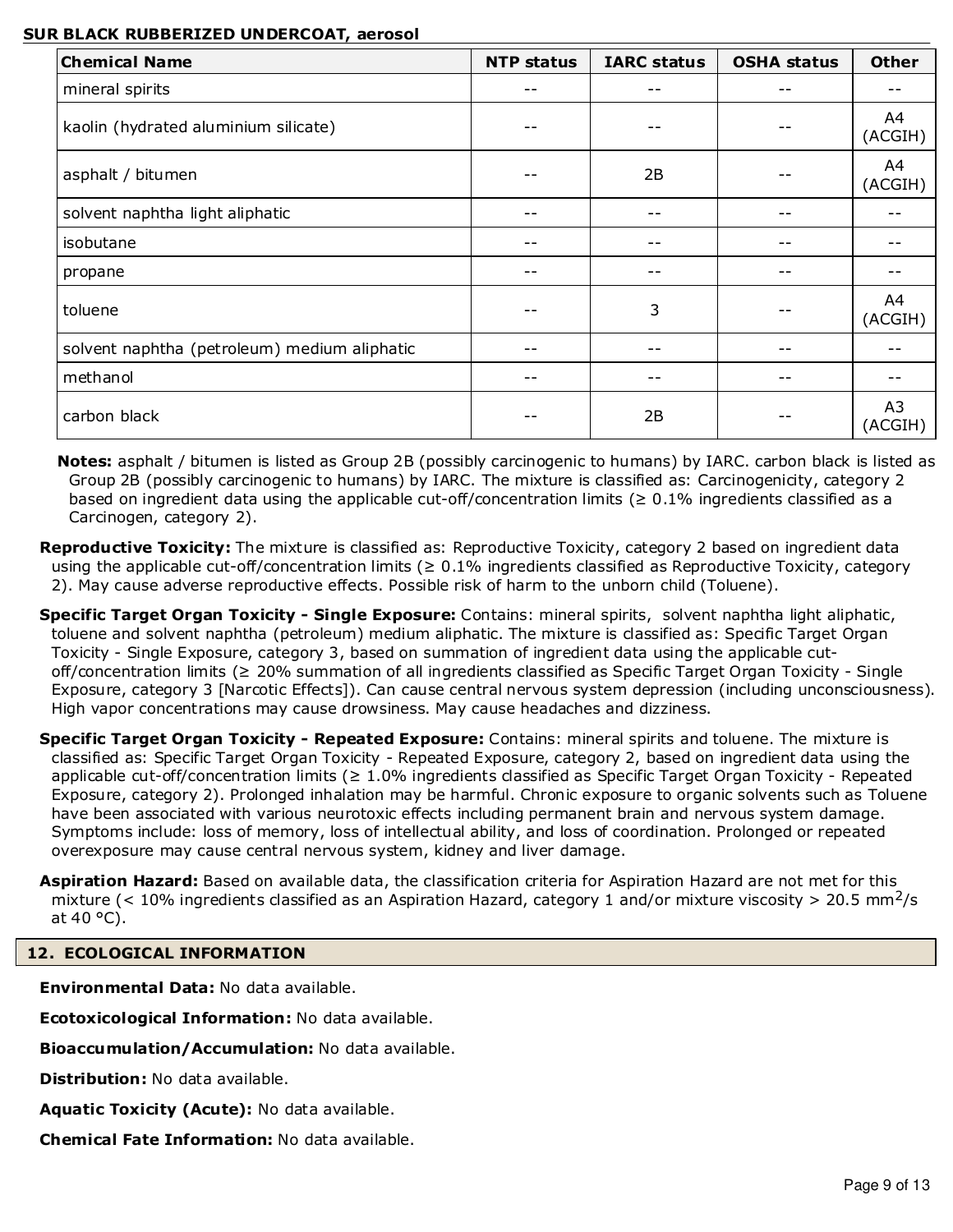# **13. DISPOSAL CONSIDERATIONS**

**Disposal Method:** Comply with applicable local, state or international regulations concerning solid or hazardous waste disposal and/or container disposal. Do not discharge substance/product into sewer system.

**Product Disposal:** When container is empty, press button to release all pressure, then dispose of container and unused contents in accordance with Local, Provincial/State and Federal regulations.

#### **14. TRANSPORT INFORMATION**

| DOT (Department of Transportation) |                                           |                                                                                                               |
|------------------------------------|-------------------------------------------|---------------------------------------------------------------------------------------------------------------|
|                                    | <b>Proper Shipping Name</b>               | : AEROSOLS                                                                                                    |
|                                    | <b>Primary Hazard Class/Division: 2.1</b> |                                                                                                               |
| <b>UN/NA Number</b>                |                                           | : 1950                                                                                                        |
| <b>Packing Group</b>               |                                           | : N/AP                                                                                                        |
|                                    | <b>Other Shipping Information:</b>        | With an inner packaging $< 1.0$ L, this product may be shipped as a Limited Quantity as per DOT 173.306.      |
| Air (ICAO/IATA)                    |                                           |                                                                                                               |
| <b>Shipping Name</b>               |                                           | : AEROSOLS                                                                                                    |
| <b>UN/NA Number</b>                |                                           | : 1950                                                                                                        |
|                                    | <b>Primary Hazard Class/Division: 2.1</b> |                                                                                                               |
| <b>Packing Group</b>               |                                           | : N/AP                                                                                                        |
| <b>Subsidiary Risk</b>             |                                           | : None                                                                                                        |
| Label                              |                                           | : Flammable Gas                                                                                               |
| <b>Vessel (IMO/IMDG)</b>           |                                           |                                                                                                               |
| <b>Shipping Name</b>               |                                           | : AEROSOLS                                                                                                    |
| <b>UN/NA Number</b>                |                                           | : 1950                                                                                                        |
|                                    | <b>Primary Hazard Class/Division: 2.1</b> |                                                                                                               |
| <b>Packing Group</b>               |                                           | : N/AP                                                                                                        |
| <b>Marine Pollutant</b>            |                                           | : None                                                                                                        |
| Label                              |                                           | : None                                                                                                        |
|                                    |                                           | <b>Note:</b> With an inner packaging $< 1.0$ L, this product may be shipped as a Limited Quantity.            |
|                                    |                                           | <b>Canadian Transportation of Dangerous Goods Regulations</b>                                                 |
| <b>Shipping Name</b>               |                                           | : AEROSOLS                                                                                                    |
| <b>UN/NA Number</b>                |                                           | : 1950                                                                                                        |
|                                    | <b>Primary Hazard Class/Division: 2.1</b> |                                                                                                               |
| <b>Packing Group</b>               |                                           | : N/AP                                                                                                        |
| <b>TDG Note:</b>                   |                                           | With an inner packaging < 1.0 L, this component may be shipped as a Limited Quantity as per TDG Section 1.17. |

# **15. REGULATORY INFORMATION**

#### **UNITED STATES**

 **SARA Section 311/312 Hazard Categories**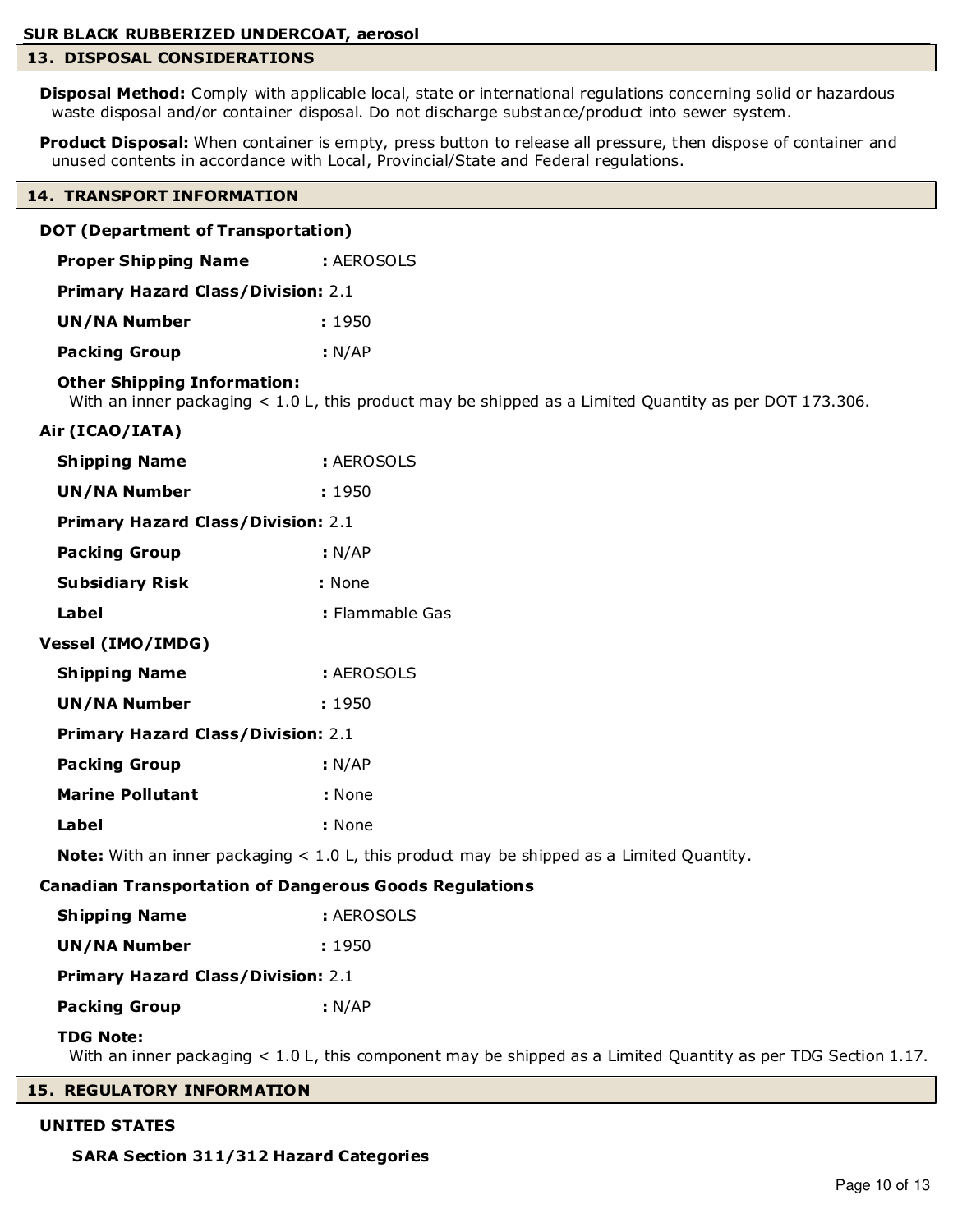**311/312 HEALTH HAZARDS:** Carcinogenicity, Narcotic Effects, Reproductive Toxicity, Simple Asphyxiants, Skin Irritation, Target Organ Toxicity (Repeated exposure)

#### **311/312 Physical Hazards:** Flammable Aerosols, Gases Under Pressure

#### **EPCRA Section 313 Toxic Chemicals**

| <b>Chemical Name</b> | <b>Wt.%</b>         | <b>CAS nu</b><br>mber |
|----------------------|---------------------|-----------------------|
| toluene              | <sub>R</sub><br>- 9 | $108 - 88 - 3$        |

# **EPCRA Section 302 Extremely Hazardous Substances**

# **EPCRA Status:**

This product contains no listed extremely hazardous substances that are subject to the reporting requirements of SARA Title III, Section 302.

#### **CERCLA Hazardous Substances and Reportable Quantities (RQ)**

| <b>Chemical Name</b> | <b>Wt.%</b>   | <b>RQ</b> |
|----------------------|---------------|-----------|
| <i>I</i> toluene     | $8 -$<br>- 9  | ,000      |
| methanol             | $ 0.4 - 0.6 $ | 5,000     |

#### **TSCA (The Toxic Substances Control Act)**

#### **TSCA Status:**

All components are included or are otherwise exempt from inclusion on this inventory.

#### **CAA 112(b) - Hazardous Air Pollutants**

| <b>Chemical Name</b> | <b>Wt.%</b> | <b>CAS nu</b><br>mber                                   |
|----------------------|-------------|---------------------------------------------------------|
| toluene              | $8 - 9$     | $108 - 88 - 3$                                          |
| methanol             |             | $\begin{bmatrix} 0.4 - 0.6 & 67 - 56 - 1 \end{bmatrix}$ |

# **CAA 112(r) - List of Substances for Accidental Release Prevention:**

| Name    | <b>CAS No.</b> | Threshold Qty (TQ) |
|---------|----------------|--------------------|
| Propane | 74-98-6        | 10,000             |
| Butane  | $75 - 28 - 5$  | 10,000             |

# **California Proposition 65:**

**WARNING**: This product can expose you to chemicals including the chemical(s) listed below, which is [are] known to the State of California to cause cancer and birth defects or other reproductive harm. For more information go to www.P65Warnings.ca.gov.

| <b>Chemical Name</b> | <b>Wt.%</b> | <b>Listed</b>                                          |  |
|----------------------|-------------|--------------------------------------------------------|--|
| asphalt / bitumen    | $12 - 16$   | $\bullet$ Cancer                                       |  |
| toluene              | $8 - 9$     | • Developmental Toxicity<br>• Female Reproductive      |  |
| methanol             |             | $\vert 0.4 - 0.6 \vert \bullet$ Developmental Toxicity |  |
| carbon black         |             | $0.1 - 0.5$ $\bullet$ Cancer                           |  |

#### **OSHA Hazard Communication Standard (29 CFR 1910.1200):**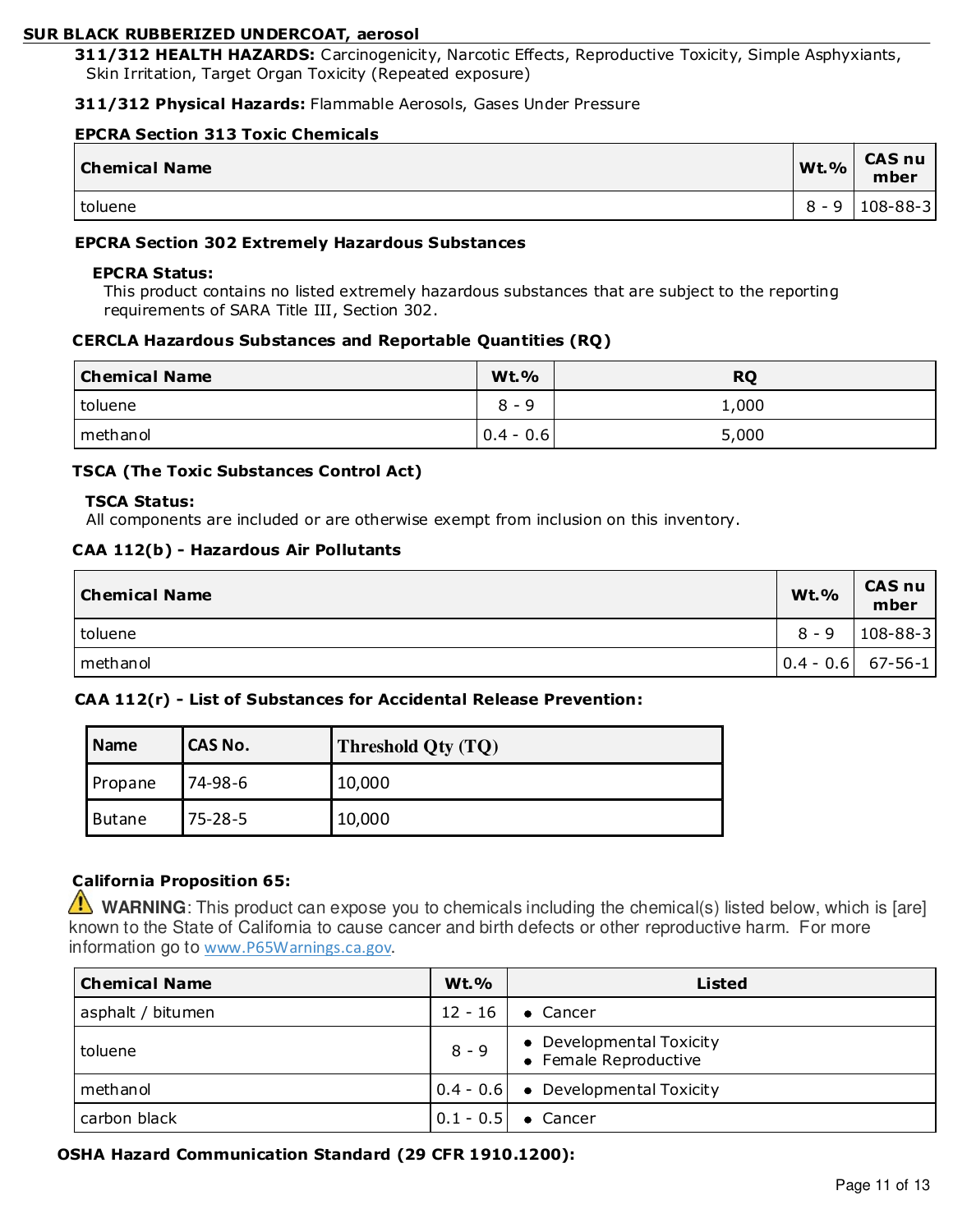OSHA Status: Hazardous Product (See Section 2 for details).

This product has been classified in accordance with the hazard criteria of the USA OSHA Hazard Communication Standard (29CFR 1910.1200) and the Safety Data Sheet contains all the information required by the OSHA Hazard Communication Standard (HazCom 2012).

# **CANADA**

# **WHMIS Hazard Symbol and Classification**

See Section 2 for details.

# **WHMIS Regulatory Status:**

This product has been classified in accordance with the hazard criteria of the Canadian Hazardous Products Regulations and the Safety Data Sheet contains all the information required by the Hazardous Products Regulations (WHMIS 2015).

# **WHMIS Classification:**

WHMIS 2015 (Canada) Status: Hazardous Product (See Section 2 for details).

| CEPA - National Pollutant Release Inventory (NPRI): |
|-----------------------------------------------------|
|-----------------------------------------------------|

| <b>Name</b>                                  | CAS No.       | <b>NPRI Part No.</b> |
|----------------------------------------------|---------------|----------------------|
| stoddard solvent                             | 8052-41-3     | 5 (VOC)              |
| solvent naphtha light aliphatic              | 64742-89-8    | 5 (VOC)              |
| solvent naphtha (petroleum) medium aliphatic | 64742-88-7    | 5 (VOC)              |
| toluene                                      | 108-88-3      | 1A, 5 (VOC)          |
| propane                                      | 74-98-6       | 5 (VOC)              |
| isobutane                                    | $75 - 28 - 5$ | 5 (VOC)              |

# **Domestic Substances List (DSL) / Non-Domestic Substances List (NDSL):**

All components are included or are otherwise exempt from inclusion on this inventory.

**Comments** VOC Content -- See section 9.

#### **16. OTHER INFORMATION**

**Reason for Issue:** The Safety Data Sheet was updated.

**Approved By:** Jim Gordon **Title:** R&D Chemist

**Prepared By: Regulatory Compliance <b>Date Revised:** 12/15/2020

**Information Contact:** 905-670-5411

**Revision Summary:** This MSDS replaces the 12/15/2020 MSDS.



**NFPA 30 / 30B Storage Classification:** Level 3 Aerosol